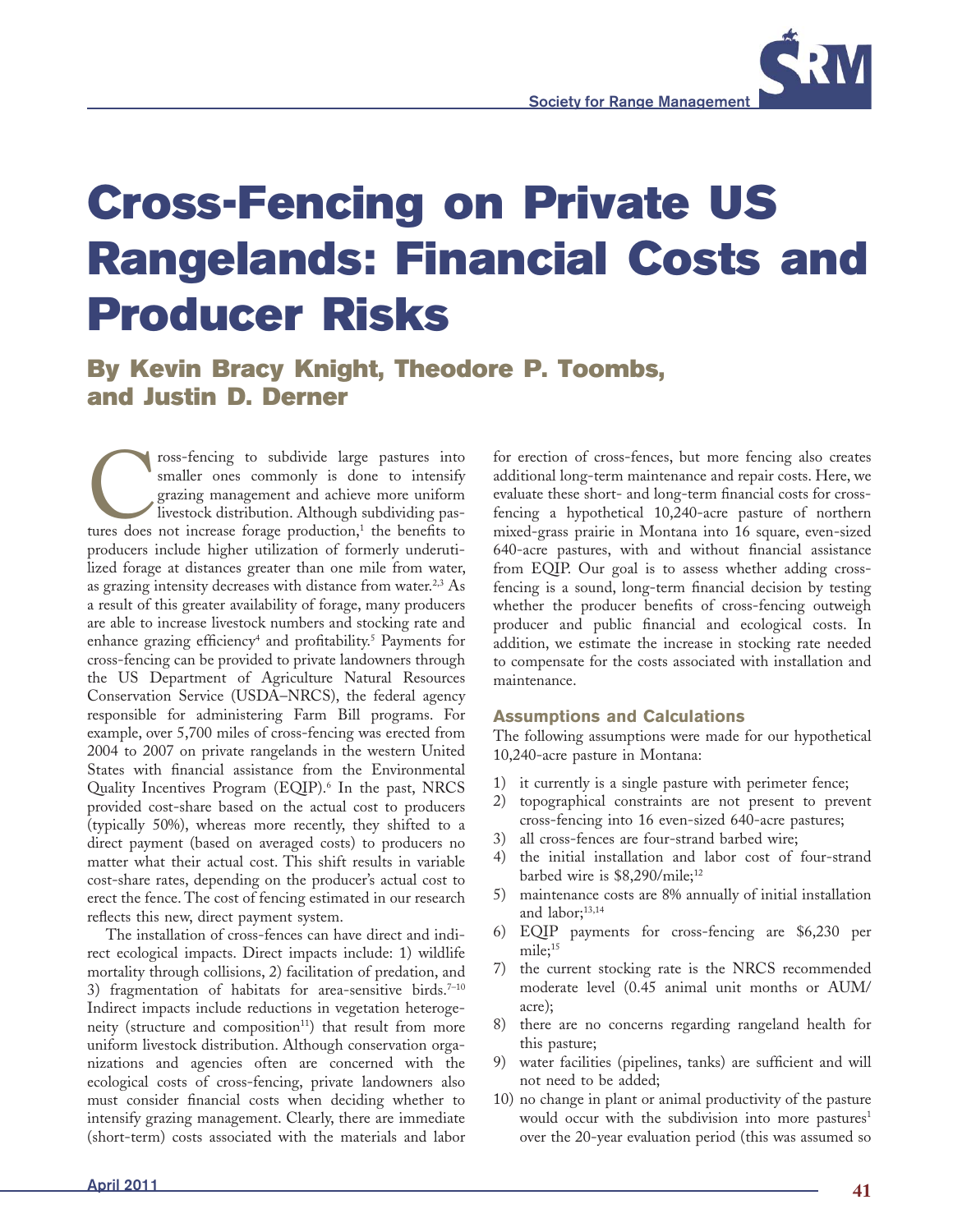that we could later test what increased profits would be needed to keep the ranch sustainable);

- 11) the baseline hypothetical ranch is operating at a breakeven point covering all current fencing maintenance costs (thus accruing no interest over the years);
- 12) the baseline ranch, operating at a break-even state, is able to pay all fencing maintenance costs (other models were normalized to reflect that annual revenue); and
- 13) whenever possible, costs incurred will be paid for in the same year, thereby creating no interest debt.

First, we calculated the financial costs of cross-fencing the pasture. We then evaluated the costs of erecting the cross-fencing with and without EQIP payments against the single pasture baseline condition. Our model assumed that a new fencing venture would be debt-financed through a line of credit and that any debt incurred throughout a given year or carried over from a previous year would accrue annual interest at a consistent 6%. Our calculations were modeled over a 20-year period because this is the estimated useful lifespan of barbed wire fence.13,14 We assumed a 7% discount rate based on a 4% risk premium on the value of a 10-year treasury note at 2.85% (November, 2010) to estimate the net present value (NPV).

## **Initial Costs**

Producers often weigh the initial costs of purchasing new infrastructure in a business with little thought towards longterm maintenance. To subdivide the baseline pasture into 16, 640-acre pastures, a minimum of 24 miles of new fence would be needed at \$8,290/mile, or a total of \$198,960. With an EQIP payment of \$151,680 (\$6,230/mile), this leaves a net cost for the producer of \$47,280, or about 25% of the total cost (Table 1).

## **Long-Term Costs**

Without the new cross-fencing, our producer's annual maintenance costs were \$10,611. Subdividing the pasture into 16, 640-acre pastures resulted in a total annual maintenance cost of \$26,527, an increase of \$15,916 annually. This resulted in a total cost increase of \$318,320 over the 20-year life expectancy of the fence. Adding the cross-fencing will substantially increase interest debt to the producer at the end of the 20-year period, due to the financing of both the initial costs and the higher total maintenance costs. Even

**Table 1. Initial cost of cross-fencing a single 10,240-acre pasture to 16, 640-acre pastures with and without Environmental Quality Incentives Program (EQIP)**

| <b>Variable</b>           | <b>Without EQIP</b> | <b>With EQIP</b> |
|---------------------------|---------------------|------------------|
| Miles of new cross-fence  | 24                  | 94               |
| Total cost of cross-fence | \$198,960           | \$198,960        |
| <b>EQIP Payment</b>       | \$0                 | \$151,680        |
| Landowner costs           | \$198,960           | \$47,280         |

with EQIP payments to offset some of the initial costs, a producer is left with a net increase of \$802,992 of actual debt from accrued interest and continuing maintenance costs (Table 2). We normalized the net present value (NPV) for each scenario based on the assumption that the baseline ranch operated at break-even level, having an NPV of 0, to minimize the challenges of comparison. From this, we observed a NPV for additional cross-fencing to be -\$833,932 and -\$450,891, respectively, for adding fencing without or with EQIP support.

### **The Need for Increased Profit Places Pressure on the Land**

Our model shows how the high initial and continuing longterm costs of cross-fencing contribute to the need for increased profit to keep the ranch at the break-even point. Although initial costs are somewhat obvious, we show that long-term maintenance costs can contribute significantly to debt. If our hypothetical producer wishes to simply break even after a 20-year period he would need to increase profits from his land substantially. Without any EQIP payment, our model predicts that an increase in annual profit of \$33,708 (\$3.29/acre) would be needed to cover short- and long-term costs plus interest over 20 years. With EQIP, a net increase in annual profit of \$21,410 (\$2.09/acre) would still be needed to break even in 20 years.

To understand how the need for increased profit might place more grazing pressure on the land, we estimated the increase in stocking rate that would be needed to result in the profits above. We calculated baseline beef production at 39.2 pounds/acre using the NRCS recommended stocking rate (0.45 AUM/acre) and the relationship between stocking rate and beef production for northern mixed grass prairie.<sup>16</sup> Assuming grazing is by yearling steers, the selling price of these animals off the rangeland in the fall is \$1/pound live weight, and total expense for grazing animals is 44% of gross income for rangeland in excellent condition, $5$  we estimate that beef production would need to increase by 3.7 and 5.9 pounds/acre to accomplish the net increase in annual profit to break even with and without EQIP, respectively. Using the beef production values needed (42.9 pounds/acre with EQIP, 45.1 pounds/acre without EQIP), and the relationship between beef production and stocking rates,<sup>16</sup> the stocking rates to accomplish this increased beef production would be 0.49 AUM/acre with EQIP, and 0.52 AUM/ acre without EQIP. These values represent an increase in stocking rate for the entire ranch for the next 20 years of 9% and 16% with EQIP and without EQIP payments, respectively.

## **Conclusions**

Installing cross-fencing creates significant short- and longterm costs for producers. Although initial construction and materials costs can be offset partially with EQIP payments, long-term maintenance costs are a continuing burden carried solely by the producer into the future. Cross-fencing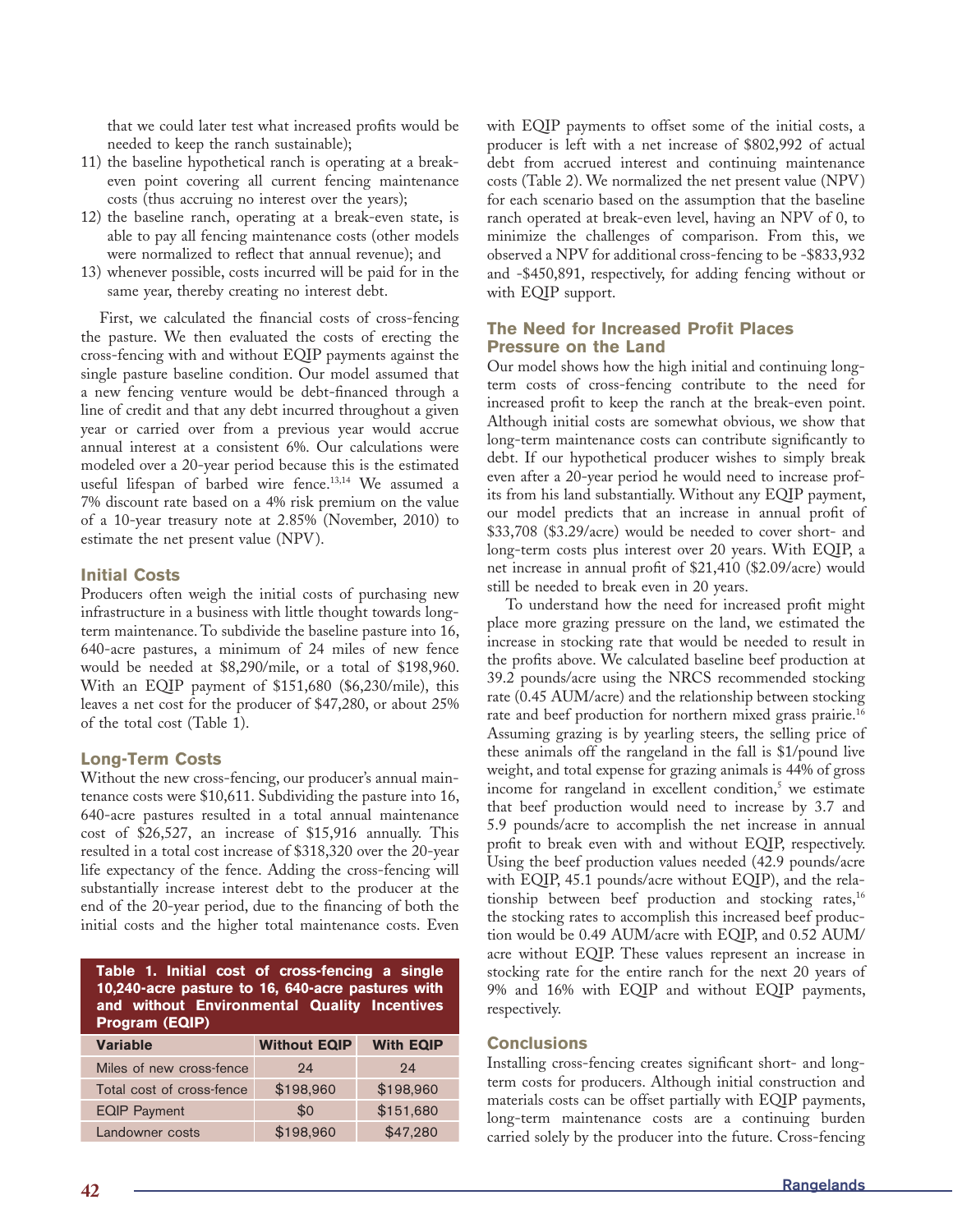| Table 2. Long-term cost of cross-fencing a single 10,240-acre pasture to 16, 640-acre pastures with and<br>without Environmental Quality Incentives Program (EQIP) |                 |                                   |                                |
|--------------------------------------------------------------------------------------------------------------------------------------------------------------------|-----------------|-----------------------------------|--------------------------------|
| <b>Variable</b>                                                                                                                                                    | <b>Baseline</b> | <b>Cross-fencing without EQIP</b> | <b>Cross-fencing with EQIP</b> |
| Initial cost of cross-fence                                                                                                                                        | \$0             | \$198,960                         | \$47,280                       |
| Maintenance costs                                                                                                                                                  | \$212,220       | \$530,540                         | \$530,540                      |
| Interest costs                                                                                                                                                     | \$0             | \$775,894                         | \$445,862                      |
| Total costs                                                                                                                                                        | \$212,220       | \$1,505,394                       | \$1,023,682                    |
| Normalized NPV*                                                                                                                                                    | \$0             | $-$ \$833,932                     | $-$ \$450,891                  |
| *Normalized NPV (net present value) is a calculation of NPV of each change scenario relative to the baseline scenario.                                             |                 |                                   |                                |

increases long-term overhead costs, with or without EQIP payments.

Cross-fencing is implemented largely to improve livestock distribution and intensify grazing management. Our simple economic analyses show that producers will need to modify management strategies to increase economic returns to pay off initial costs, as well as increased annual maintenance and the debt to finance both. One potential modification for producers is to implement higher stocking rates to increase profitability.<sup>5</sup> Here, we estimate increases of 9–16% in stocking rate for the next 20 years to maintain break-even conditions for the ranch associated with the increased costs attributed to installation and maintenance of the cross-fencing. Although increasing stocking rates above the recommended levels might have short-term economic advantages,17 long-term sustainability of the rangeland resource can be compromised in some rangeland systems<sup>5</sup> (but see Hart and Ashby's work on grazing intensities, vegetation, and heifer gains<sup>18</sup>).

Availability of EQIP payments might facilitate intensification of grazing management by encouraging the installation of cross-fencing that otherwise might not be economically feasible for producers. Our findings show that the increased financial costs associated with this decision could lead to long-term debt. Thus, EQIP payments, although well intended, might inadvertently increase producer financial risk by increasing long-term overhead costs and encouraging higher stocking rates.

Furthermore, our analysis highlights the tradeoff between two types of ecosystem services produced from rangelands, livestock production and biodiversity (e.g., wildlife habitat maintenance). Because wildlife habitat maintenance typically is not a source of producer income, it often is overlooked when making financial decisions, such as cross-fencing. However, the emergence of market-based or government payments for ecosystem services points to the need to encourage producers to look more carefully at the financial risks, tradeoffs, and opportunities associated with optimizing the two services rather than maximizing one or the other.

#### **References**

 1. Briske, D. D., J. D. Derner, J. R. Brown, S. D. Fuhlendorf, W. R. Teague, K. M. Havstad, R. L. Gillen, A. J. Ash, and W. D. Willms. 2008. Rotational grazing on rangelands: reconciliation of perception and experimental evidence. *Rangeland Ecology & Management* 61:3–17.

- 2. Adler, P. B., and S. A. Hall. 2005. The development of forage production and utilization gradients around livestock watering points. *Landscape Ecology* 20:319–333.
- 3. Sasaki, T., T. Okayasu, U. Jamsran, and K. Takeuchi. 2008. Threshold changes in vegetation along a grazing gradient in Mongolian rangelands. *Journal of Ecology* 96:145–154.
- 4. Smart, A. J., J. D. Derner, J. R. Hendrickson, R. L. Gillen, B. H. Dunn, E. M. Mousel, P. S. Johnson, R. N. Gates, K. K. Sedivec, K. R. Harmoney, J. D. Volesky, and K. C. Olson. 2010. Effects of grazing pressure on efficiency of grazing on North American Great Plains rangelands. *Rangeland Ecology & Management* 63:397–406.
- 5. Dunn, B. H., A. J. Smart, R. N. Gates, P. S. Johnson, M. K. Beutler, M. A. Diersen, and L. L. Janssen. 2010. Long-term production and profitability from grazing cattle in the Northern Mixed Grass Prairie. *Rangeland Ecology & Management* 63:233–242.
- 6. Toombs, T. P., and M. G. Roberts. 2009. Are natural resources conservation range management investments working at cross-purposes with wildlife habitat goals on western United States rangelands? *Rangeland Ecology & Management* 62:351–355.
- 7. Connelly, J. W., M. A. Schroeder, A. R. Sands, and C. E. Braun. 2000. Guidelines to manage sage grouse populations and their habitats. *Wildlife Society Bulletin* 28:967–985.
- 8. Freilich, J. E., J. M. Emlen, J. J. Duda, D. C. Freeman, and P. J. Cafaro. 2003. Ecological effects of ranching: a six-point critique. *BioScience* 53:759–765.
- 9. Patten, M. A., D. H. Wolfe, E. Shochat, and S. K. SHERROD. 2005. Habitat fragmentation, rapid evolution and population persistence. *Evolutionary Ecology Research* 7:235– 249.
- 10. Wolfe, D. H., M. A. Patten, E. Shochat, C. L. Pruett, and S. Sherrod. 2007. Causes and patterns of mortality in Lesser Prairie-Chickens *Tympanuchus pallidicinctus* and implications for management. *Wildlife Biology* (*Suppl. 1*) 13:95– 104.
- 11. FUHLENDORF, S. D., AND D. M. ENGLE. 2001. Restoring heterogeneity on rangelands: ecosystem management based on evolutionary grazing patterns. *BioScience* 51:625–632.
- 12. MONTANA NRCS. 2009. Cost of applying conservation practices. Available at: http://efotg.nrcs.usda.gov/references/ public/MT/2010\_Cost\_List.pdf. Accessed 15 June 2010.